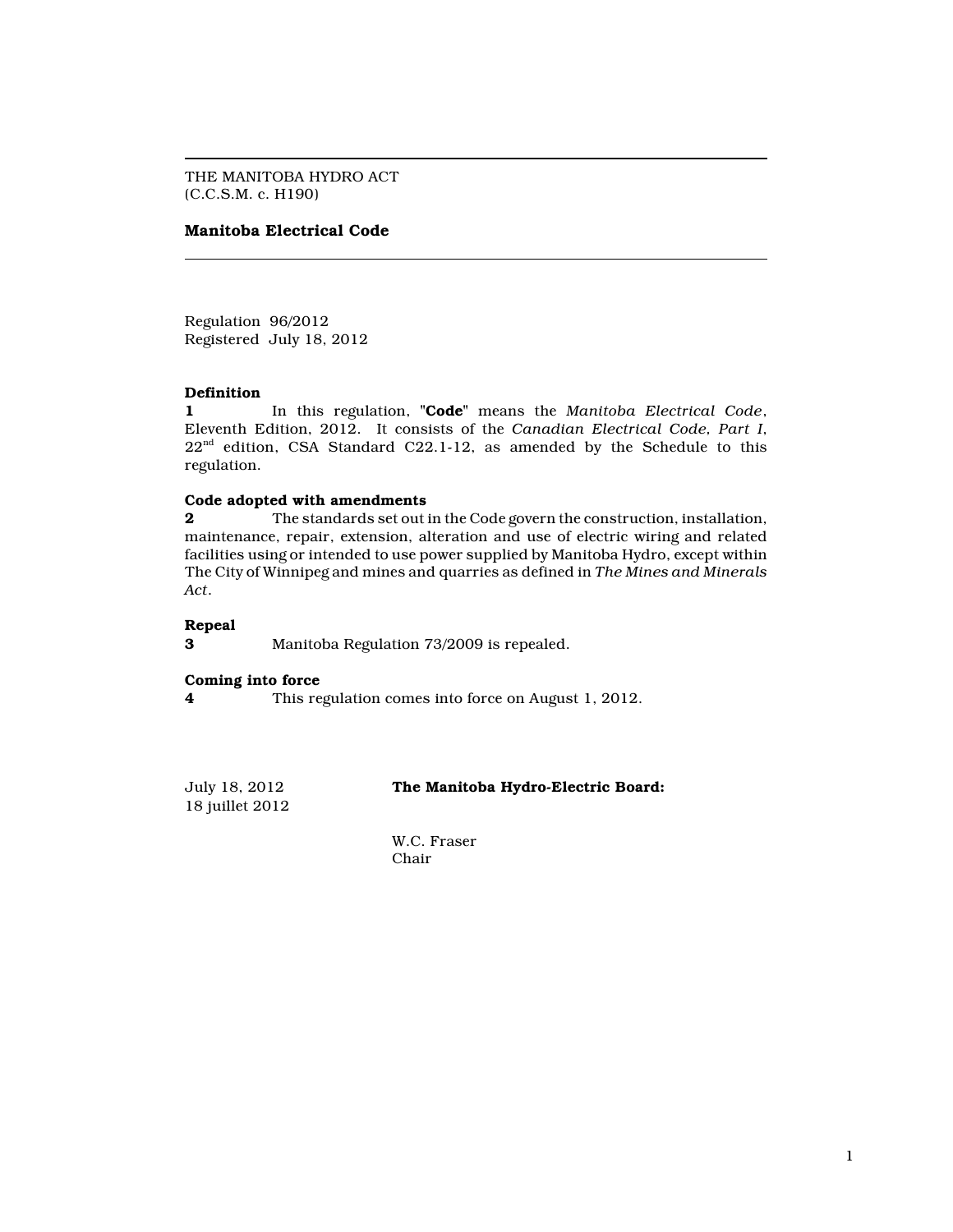# **SCHEDULE**

# AMENDMENTS TO THE *CANADIAN ELECTRICAL CODE, PART I*

### **Amendments to Section 0 — Object, Scope, and Definitions**

## **Section 0 amended**

#### **1 Section 0 of the Code is amended**

# **(a) in the definition "Approved", by adding the following after paragraph (b):**

- (c) the equipment has been given special acceptance by Manitoba Hydro, or
- (d) the equipment has been given special acceptance by the Minister of Labour and Immigration for Manitoba;
- **(b) by adding the following definition:**

**Chief Electrical Inspector** means the person designated by Manitoba Hydro as the chief electrical inspector;

### **(c) by replacing the definition "Inspection department" with the following:**

**Inspection department** means Manitoba Hydro;

### **Amendments to Section 2 — General Rules**

#### **Rule 2-004 replaced**

## **2 Rule 2-004 is replaced with the following:**

#### **2-004 Application for Inspection**

- (1) No electrical work with respect to installation, alteration, repair or extension of any electrical equipment shall commence until an electrical permit is issued by the inspection department.
- (2) Notwithstanding Subrule (1), a person licensed under *The Electricians' Licence Act* (Manitoba) is not required to have an electrical permit for the following electrical work:
	- (a) the replacement or repair of wiring devices with an electrical rating no greater than 30 amperes, 150 volts to ground and not associated with a location as described by section 18 or 20 of the Code; or
	- (b) the replacement or repair of electrical equipment not exceeding 30 amperes, 150 volts to ground and associated with a dwelling unit; or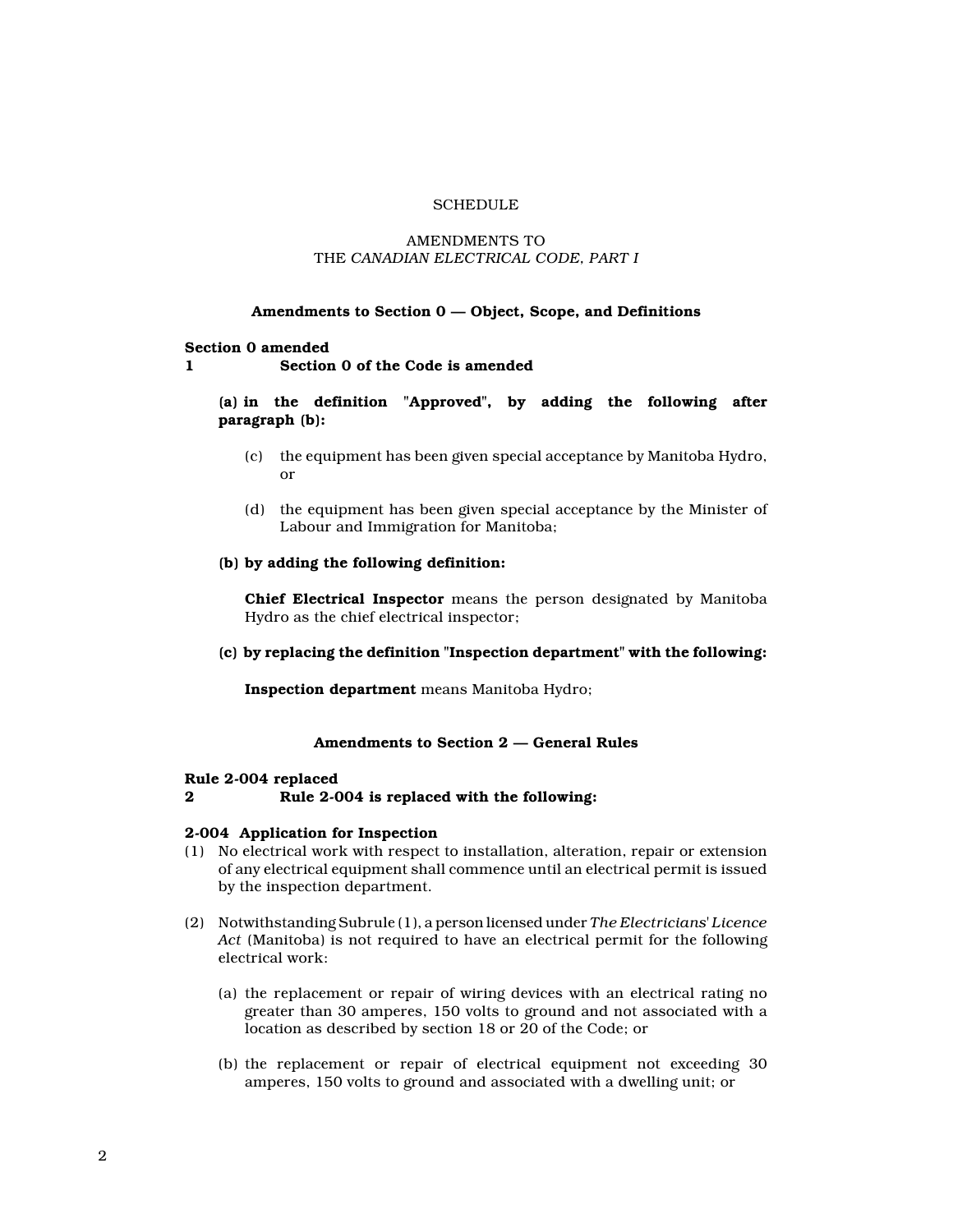- (c) the installation of voice, data or video equipment within a dwelling unit; or
- (d) electrical installations:
	- (i) where the cost of labour and materials (excluding the cost of utilization equipment supplied by the circuitry) does not exceed two hundred dollars (\$200.00) as determined by the inspection department in accordance with the current Schedule of Electrical Permit Fees; and
	- (ii) which are not associated with a hazardous location as described by sections 18 or 20 of the Code; and
	- (iii) which are not part of a consumers' service; and
	- (iv) which do not involve the replacement or addition of distribution panels, fusible switches, motor controllers and similar equipment.
- (3) An electrical permit may be issued to:
	- (a) a person licensed under *The Electricians' Licence Act* (Manitoba) to perform such work as is permitted by the person's licence; or
	- (b) an allied trades person licensed by the Province of Manitoba to perform such electrical work as is permitted by the person's licence; or
	- (c) a qualified person as defined in the *Canada Occupational Safety and Health Regulations* under the *Canada Labour Code* for the purposes of work on premises regulated by those regulations; or
	- (d) an owner of residential premises where:
		- (i) the applicant occupies or will occupy the premises as a dwelling; and
		- (ii) the applicant provides electrical plans which have been examined and accepted by the inspection department; and
		- (iii) the premises, if a building, stands alone or is separated from any other occupancy or other part of the building by a fire wall or fire separation; and
		- (iv) the work to be performed is not in a hazardous location, as defined in the Code; and
		- (v) the electrical rating of the installation does not exceed 150 volts to ground, single phase and 200 amperes.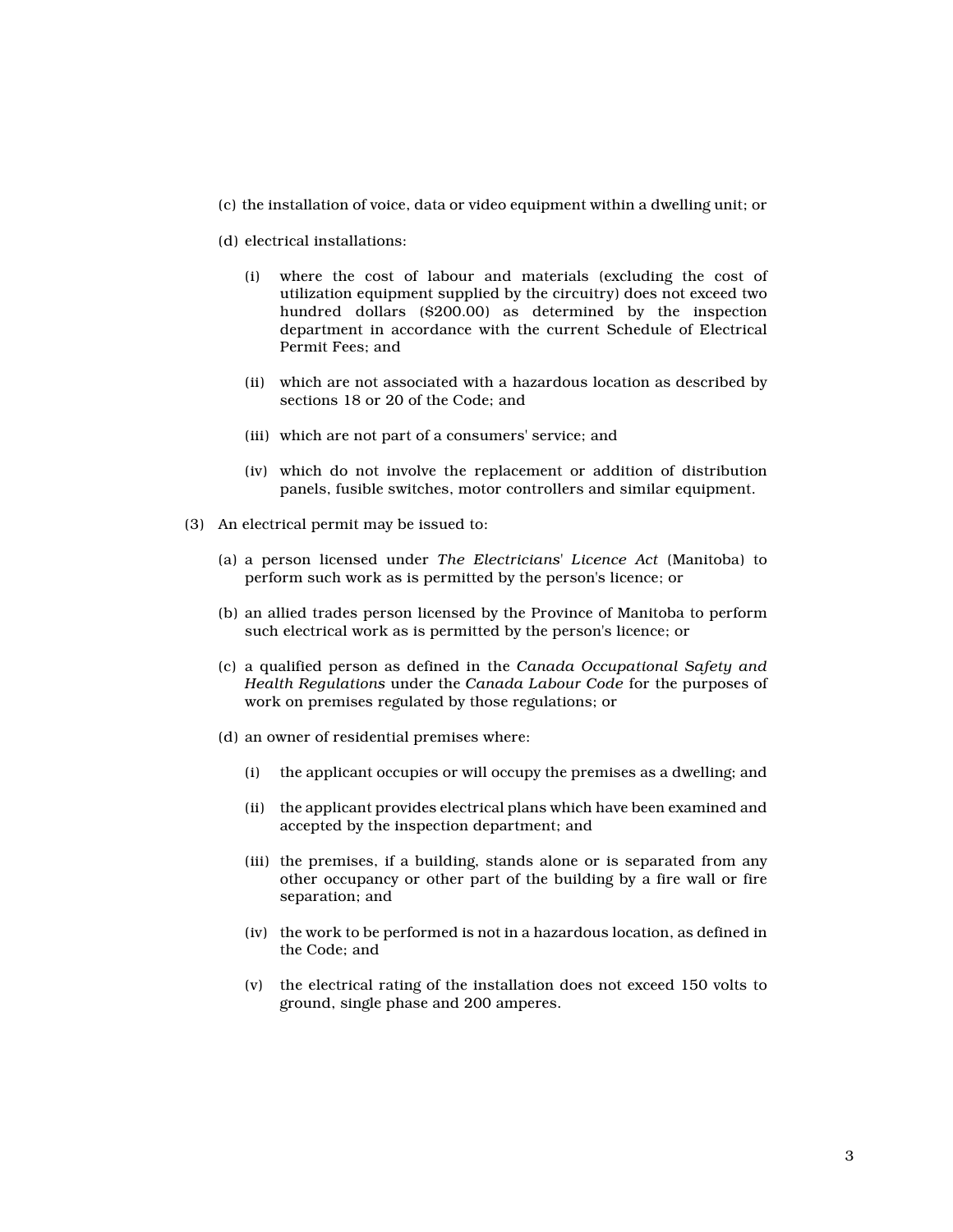- (4) An annual electrical permit may be issued for electrical work of a routine nature in connection with the maintenance or operation of a building or plant where such work is required to be performed at frequent intervals and where the owner or occupant of the building or plant employs his own electricians for that purpose, if the applicant agrees to:
	- (a) keep a record of all such work as the work is performed; and
	- (b) produce this record to the inspection department upon request; and
	- (c) remit to the inspection department such fees as are prescribed by the inspection department upon application for an annual permit; and
	- (d) pay in full any outstanding fees due to a change in status of the building or plant before the permit is renewed.
- (5) An application for an electrical permit shall be made to the inspection department giving the location and ownership of the premises in, upon or about which electrical work is to be done, the purpose of the work, details of the installation as required by Rule 2-014 and any other particulars required by the inspection department.
- (6) If an application is approved by the inspection department an electrical permit will be issued.
- (7) The inspection department may refuse to issue an electrical permit if:
	- (a) electrical work done previously by the applicant has not been completed to the satisfaction of the inspection department; or
	- (b) there are outstanding fees on previous work done by the applicant.
- (8) A permittee shall notify the inspection department as soon as the electrical work authorized by the electrical permit is completed or when an inspection is required.
- (9) At the request of the permittee, or in other circumstances determined by the Chief Electrical Inspector, the inspection department may inspect the electrical installation pursuant to the electrical permit. If the installation conforms to the Code and the appropriate fees have been paid in full in accordance with the current Schedule of Electrical Permit Fees, the inspection department will, on request, issue a Certificate of Approval.
- (10) The Chief Electrical Inspector may establish terms and conditions for the registration of electricians and electrical contractors for the purposes of the Code, based on criteria including but not limited to safety and compliance with the Code. The inspection department may elect to forgo inspections where the permittee or an electrician employed by the permittee has been registered by the inspection department. An electrician shall:
	- (a) notify the inspection department when an installation has been completed; and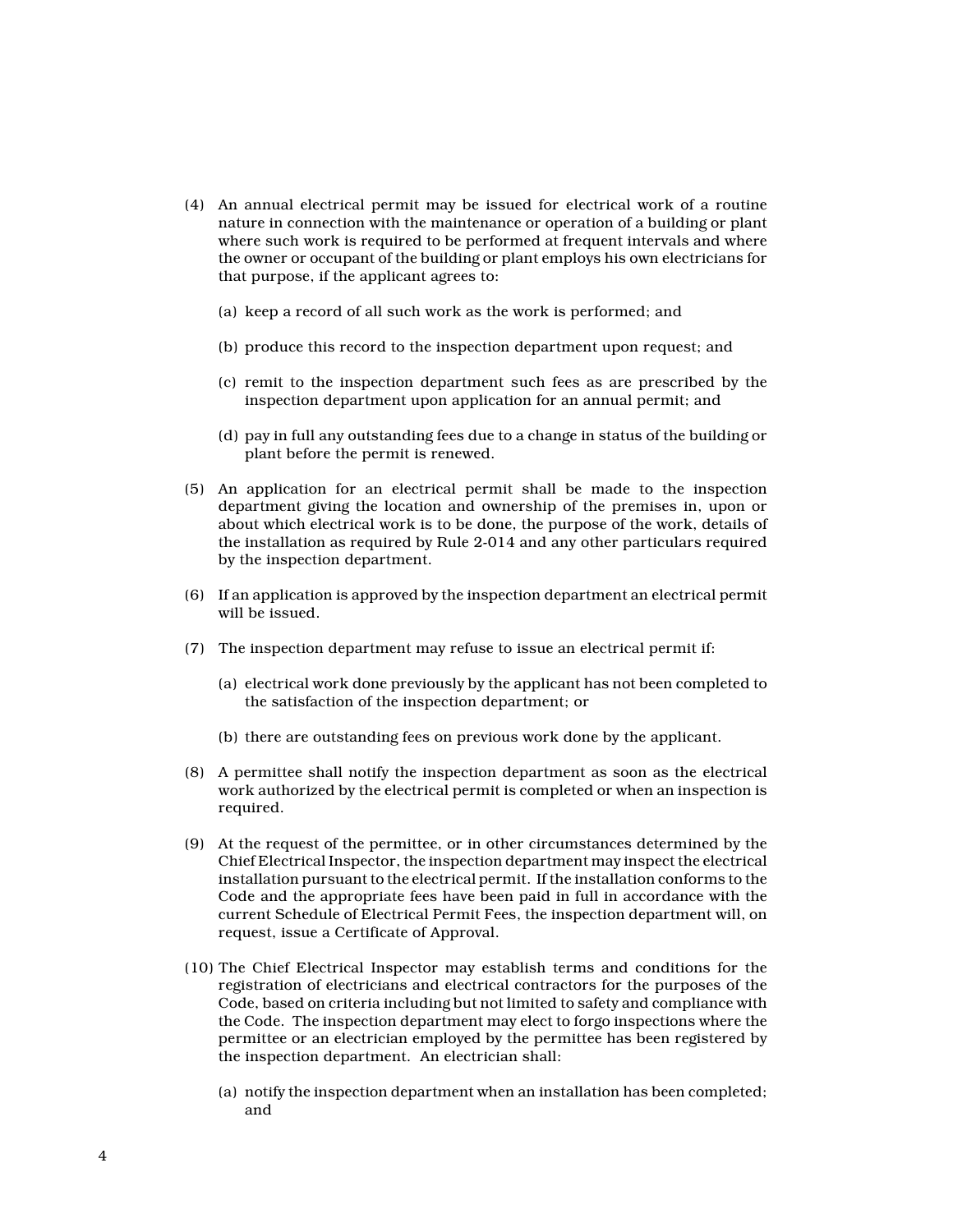(b) supply the inspection department with a signed declaration that the installation complies with the Code.

The inspection department reserves the right to audit and inspect installations by registered electricians for compliance with the Code and the Schedule of Electrical Permit Fees.

- (11) The inspection department may direct the alteration or repair of an existing electrical installation that does not conform with the requirements of the Code.
- (12) Where an application for an electrical permit is refused or where a permittee does not agree with an electrical inspection report, defect notice or interpretation of Code rules issued on any particular installation, an appeal may be made in writing to the office of the Chief Electrical Inspector of Manitoba Hydro. The appeal shall specify what is being appealed, the reasons for the appeal and the decision requested.
- (13) The inspection department may:
	- (a) prohibit the use of an installation until inspected, tested and approved;
	- (b) direct the permittee to carry out and produce results of tests on equipment as considered necessary to ensure that the installation is properly installed.
- (14) An electrical permit will expire 90 days from the date of issuance unless the installation authorized by the electrical permit is commenced or the inspection department, in its discretion, grants an extension.
- (15) An electrical permit will expire 12 calendar months from the date of issuance unless the installation authorized by the electrical permit is not completed and the inspection department, in its discretion, grants an extension.
- (16) The issuance of an electrical permit does not obligate the owner of the premises to have the work done by the permittee.

#### **Rule 2-006 struck out**

**3 Rule 2-006 (Application for Inspection) is struck out.**

#### **Rule 2-008 replaced**

**4 Rule 2-008 (Fees) is replaced with the following:**

## **2-008 Fees**

(1) The amount and manner of payment of any fee payable for electrical permits or inspection of electrical installations are as prescribed by the inspection department in the Schedule of Electrical Permit Fees.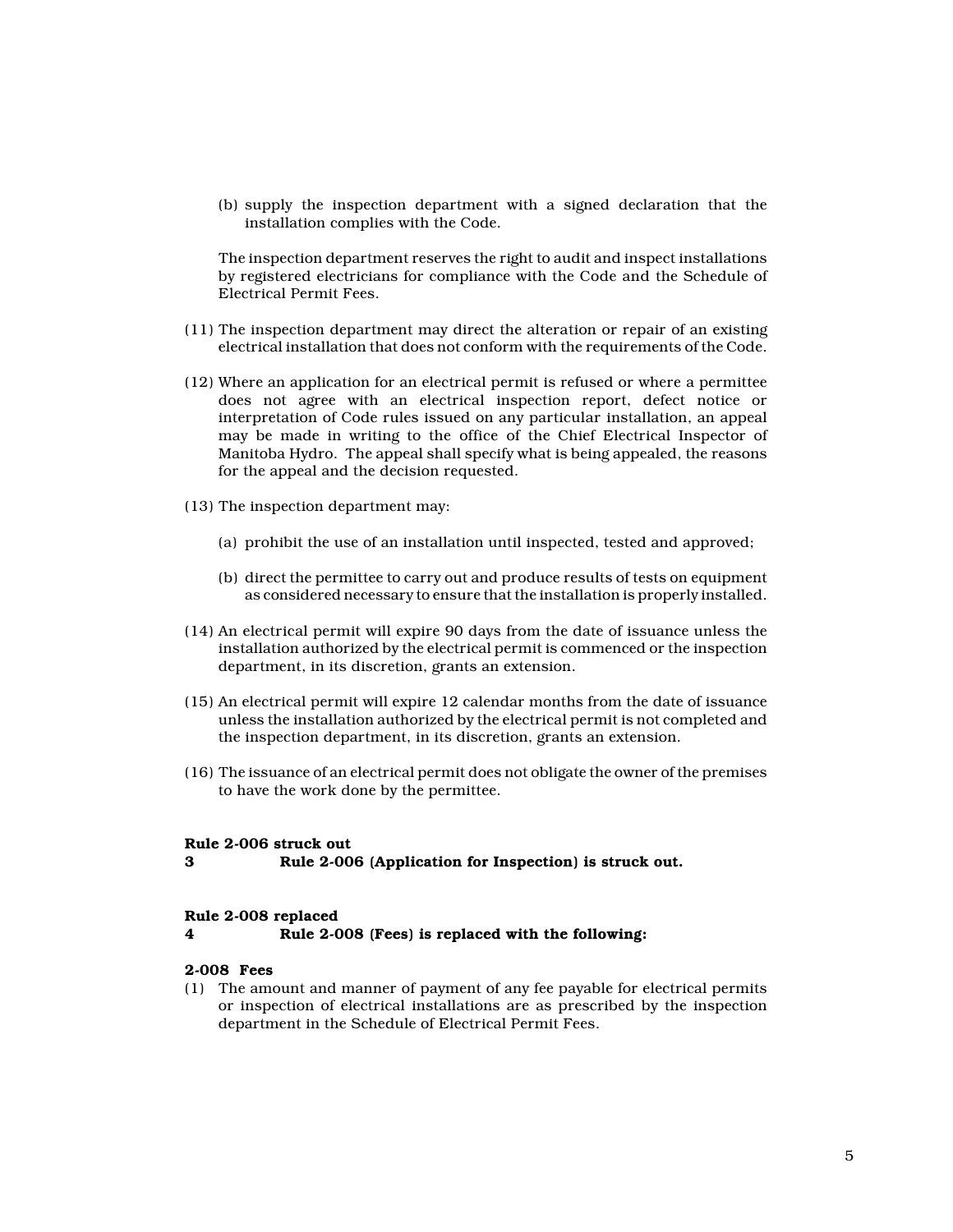- (2) Unless an electrical permit fee is payable in accordance with the terms and conditions established under Subrule (3) for pre-authorized monthly billing accounts, an electrical permit fee shall be paid in full before an electrical permit is issued.
- (3) Manitoba Hydro may establish terms and conditions for pre-authorized monthly billing accounts for the payment of electrical permit fees.
- (4) A cheque or money order in payment of electrical permit or inspection fees shall be made payable to Manitoba Hydro.
- (5) The inspection department has the right at any time to make adjustments in the electrical permit fee payable as a result of additions or deletions to the work specified in the electrical permit or to correct errors in the calculation of fees made at the time the electrical permit was issued.
- (6) The inspection department will refund any fee paid for an unused electrical permit if application is made within one year of the date of the issuance of the electrical permit, but reserves the right to deduct an amount equal to any costs and expenses that it incurs in connection therewith and will in any case deduct an amount equal to the current minimum fee.

#### **Rule 2-010 struck out**

**5 Rule 2-010 (Posting of Permit) is struck out.**

#### **Rule 2-014 replaced**

**6 Rule 2-014 (Plans and Specifications) is replaced with the following:**

#### **2-014 Plans and Specifications**

- (1) Plans and specifications are required for:
	- (a) electrical installations where:
		- (i) the installation is carried out by an owner of residential premises; or
		- (ii) the ampacity of the service entrance equipment exceeds 200 amperes single phase or the supply service is multi-phase; or
		- (iii) the installation operates at voltages in excess of 750 volts; and
	- (b) installations covered by section 18, 20, 22, 24 or 36 of the Code; and
	- (c) such other installations as may be prescribed by the inspection department.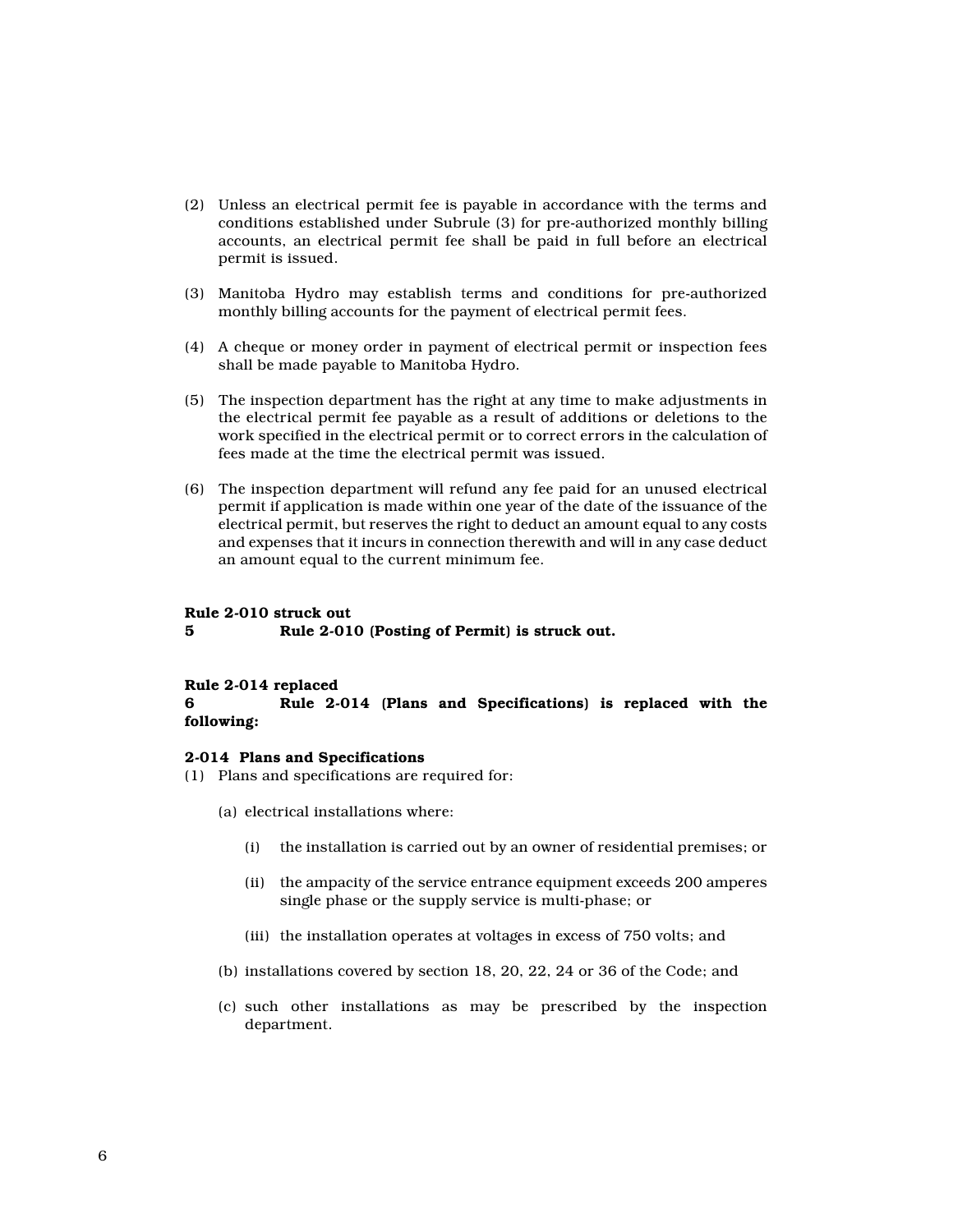- (2) Plans and specifications required by Subrule (1) shall be submitted to the inspection department for acceptance before an electrical permit may be issued.
- (3) Plans and specifications shall be prepared and signed by, and bear the seal of, a registered professional engineer
	- (a) for an installation covered by section 18, 20, 24 or 36, unless the inspection department considers it unnecessary that the plans and specifications be prepared, signed or sealed by an engineer; or
	- (b) if the inspection department considers them necessary for any other installation.
- (4) The responsible professional engineer for a large or complex installation, as determined by the Chief Electrical Inspector, shall submit a letter to the inspection department stating his or her responsibility for the inspection of construction for the installation to ensure conformity with the approved plans and specifications. Note: Subrule 2-004(1) still applies.
- (5) Upon completion of an installation under Subrule (4), the responsible professional engineer shall submit a certificate stating:

"I hereby certify that I have inspected the installation for compliance to the approved plans and specifications and find the installation in compliance with the requirements of the *Manitoba Electrical Code*."

(6) Where current transformer revenue metering is required for an installation, plans and a list of loads, as required by the Manitoba Hydro Customer Metering Standards, are required to be submitted before the revenue metering will be ordered by the inspection department.

### **Rule 2-025 added**

#### **7 The following is added after Rule 2-024:**

#### **2-025 Special Acceptance Inspection**

A special acceptance inspection may be made of electrical equipment that is not approved by or does not bear the approval mark of an accredited certification organization. In general, this applies to electrical equipment:

- (a) of other than a regular line of manufacture; or
- (b) manufactured or produced singly or in small quantities; or
- (c) built to a customer's order.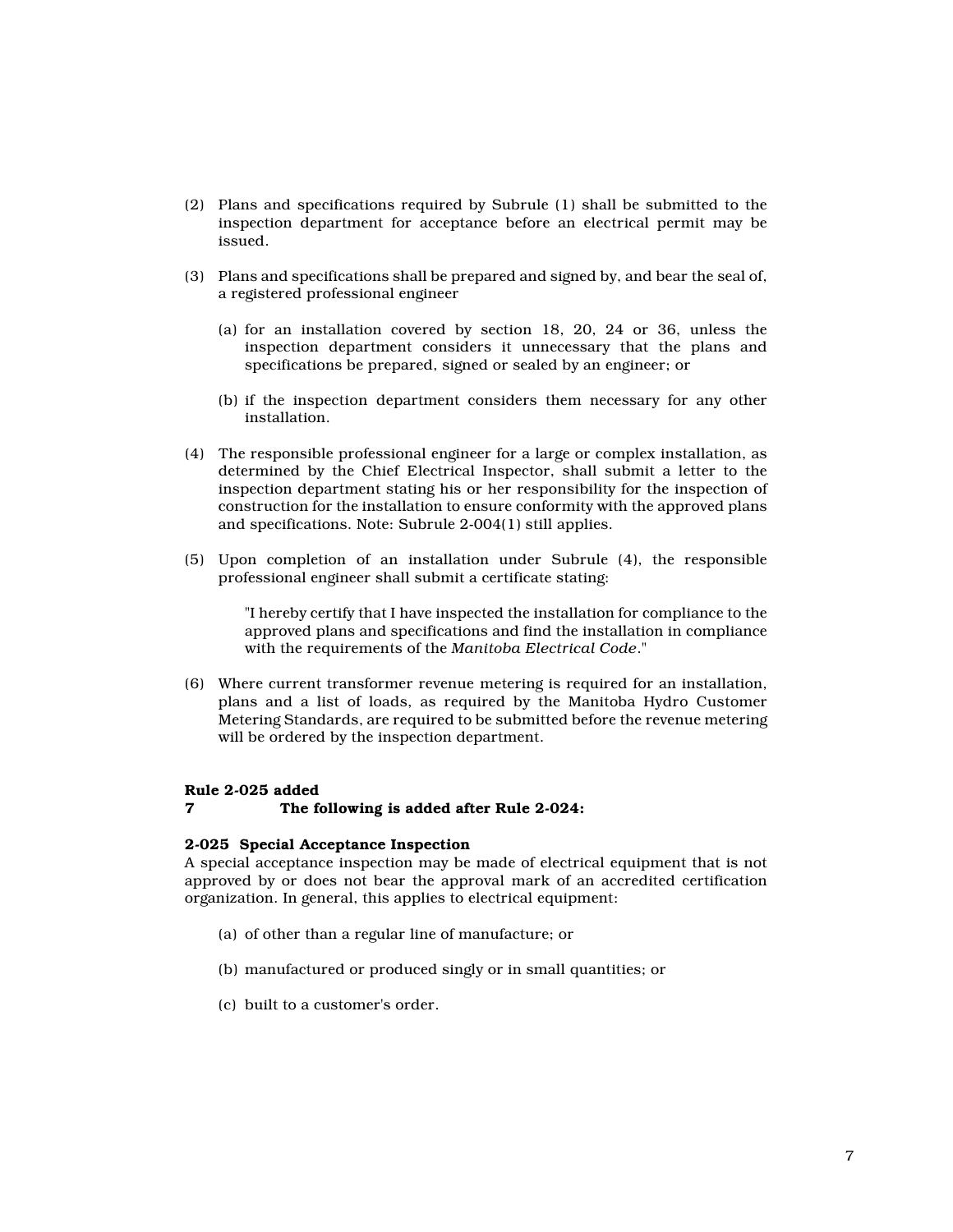# **Rule 2-030 replaced**

# **8 Rule 2-030 (Deviation or Postponement) is replaced with the following:**

### **2-030 Deviation or Postponement**

Notwithstanding Subrule 2-004(9), the inspection department may by special permission approve an installation that does not conform to the standards established by this Code where, in the opinion of the inspection department, the installation provides a standard of safety equivalent to the standard provided by the Code. The request for special permission shall specify the aspects of the installation that do not conform to the Code and the equivalent electrical requirements and shall be submitted prior to proceeding with the work.

### **Amendment to Section 6 — Services and Service Equipment**

#### **Rule 6-400 amended**

# **9 Rule 6-400 (Metering Equipment) is amended by renumbering it as Rule 6-400(1) and by adding the following as Subrule (2):**

(2) For determining the type of metering equipment required by the supply authority, reference shall be made to supply authority metering standards which shall be amendatory or additional to Rules 6-402 to 6-412.

### **Amendment to Section 10 — Grounding and Bonding**

#### **Subrule 10-700(2) amended**

# **10 Paragraph (a) of Subrule 10-700(2) (Grounding Electrodes) is replaced with the following:**

- (a) in the case of a rod grounding electrode, consist of 2 rod electrodes (except for a chemically charged electrode where only one need be installed) that are spaced no less than 3 m apart, and are
	- (i) bonded together with a grounding conductor sized in accordance with Rule 10-812; and
	- (ii) driven to the full length of the rod; and
	- (iii) copper clad; and
	- (iv) not less than 15.8 mm in diameter; or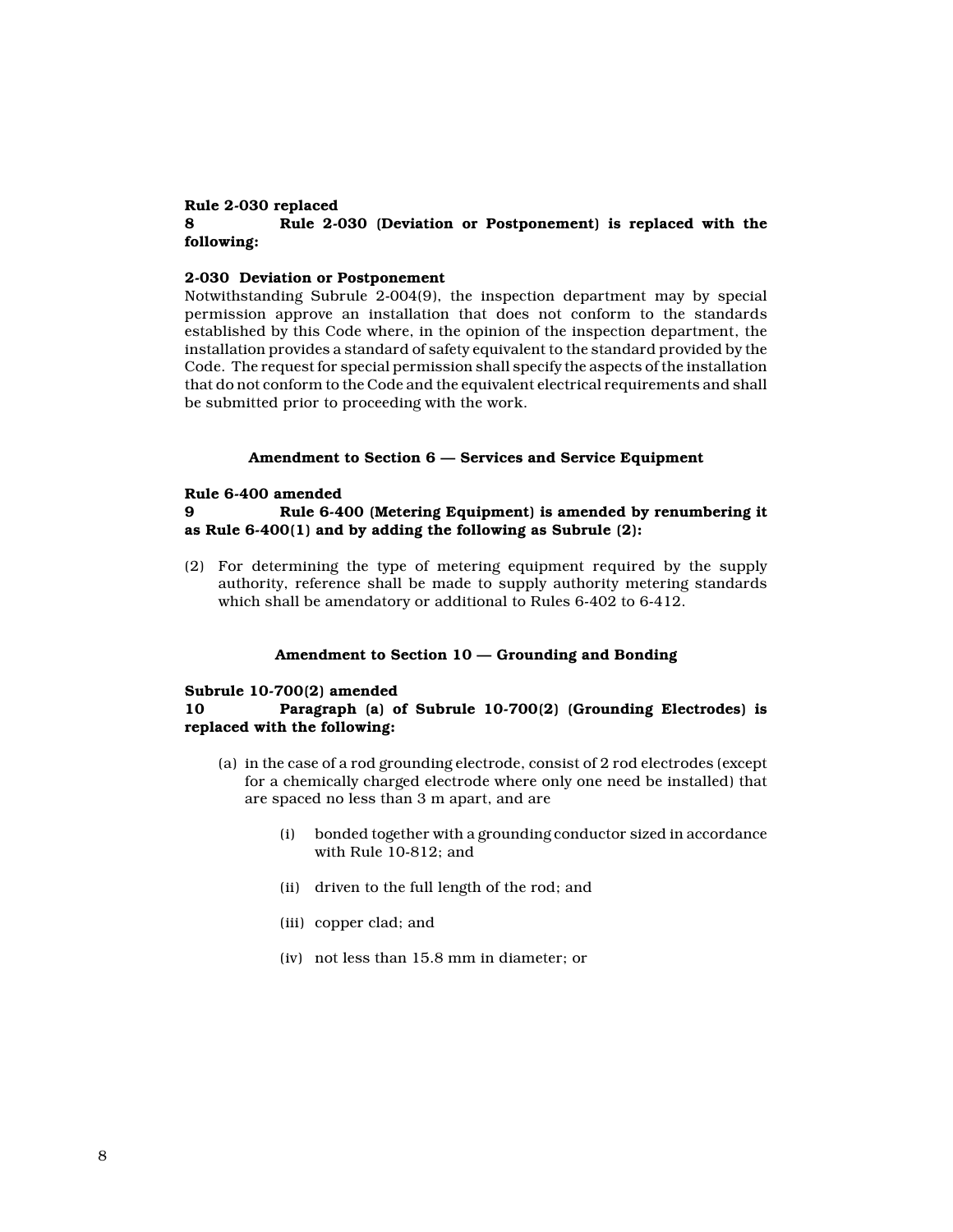#### **Amendment to Section 12 — Wiring Methods**

#### **Rule 12-2208 replaced**

**11 Rule 12-2208 (Provisions for Bonding) is replaced with the following:**

### **12-2208 Provisions for Bonding**

Metal cable trays shall be adequately bonded at intervals not exceeding 15 m and the size of bonding conductors shall be based on the size of the largest ungrounded conductor or equivalent for multiple conductors carried by the cable tray in accordance with Rule 10-814.

#### **Amendments to Section 26 — Installation of Electrical Equipment**

#### **Rule 26-008 replaced**

**12 Rule 26-008 (Sprinklered Equipment) is replaced with the following:**

### **26-008 Sprinklered Equipment**

Electrical service and distribution equipment with ventilation openings located in sprinklered buildings or spaces shall be protected where needed by non-combustible hoods or shields so arranged as to minimize interference with the sprinkler equipment.

### **Rule 26-700 amended**

### **13 Rule 26-700 (Receptacles, General) is amended by adding the following after Subrule (12):**

- (13) Where a sump is required by the Winnipeg Building By-law or the Manitoba Building Code for the control of water from a subsurface drainage (weeping tile) system:
	- (a) a receptacle shall be installed for the connection of the sump pump; and
	- (b) the receptacle for the sump pump shall be supplied from a branch circuit that supplies no other outlets or equipment.

# **Rule 26-714 amended**

**14 Rule 26-714 (Receptacles in Single Dwellings) is amended by adding "**and**" at the end of paragraph (c) and adding the following after paragraph (c):**

(d) at least one receptacle shall be provided for each driveway.